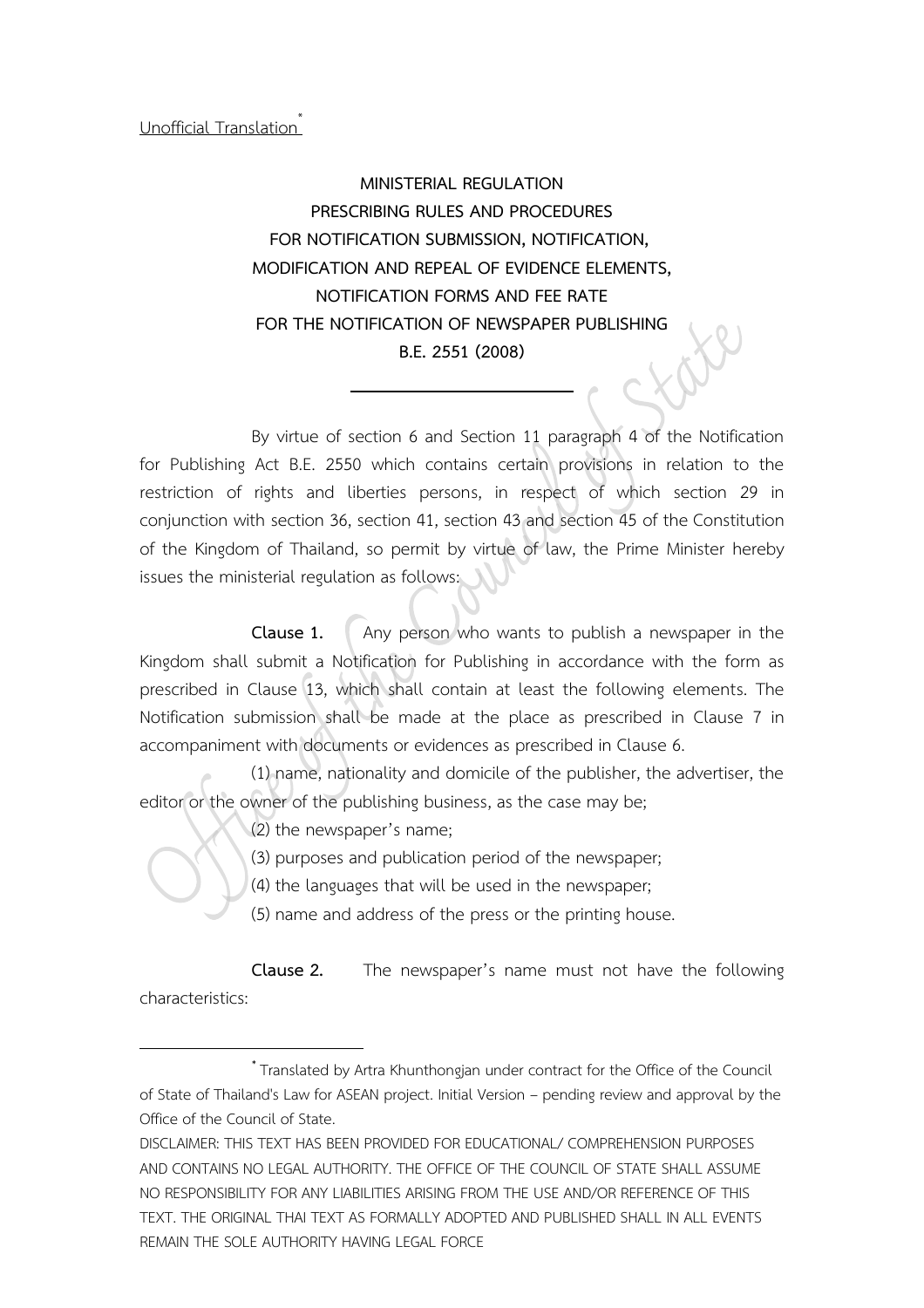(1) not being identical with nor intended to be similar with the royal titles, the royal monograms nor the dynasty title;

(2) not being identical with nor intended to be similar with the titles granted by the King unless the title belongs to the submitter, his ascendants or descendants;

(3) not being identical with the names of the newspapers that have previously been submitted by Notification.

**Clause 3.** The newspaper's editor must have qualifications and not be under prohibitions, as follows:

(1) being not less than twenty years of age;

(2) being of Thai nationality or a nationality of a country that signed a treaty with Thailand;

(3) having a habitual place of residence in the Kingdom;

(4) not being an incompetent person nor a quasi-incompetent person;

(5) never having been imprisoned due to a final judgment or lawful order to a term of imprisonment unless having been discharged for a period of not less than 3 years, and except for an offence committed through negligence or a petty offence;

**Clause 4.** The owner of the publishing business who is a physical person, the publisher, or the advertiser must have qualifications and not be under prohibitions, as follows:

(1) being not less than twenty years of age;

(2) being of Thai nationality;

(3) having a habitual place of residence in the Kingdom;

(4) not being an incompetent person nor a quasi-incompetent person;

(5) never having been imprisoned due to a final judgment or lawful order to a term of imprisonment unless having been discharged for a period of not less than 3 years, and except for an offence committed through negligence or a petty offence;

**Clause 5.** The owner of the publishing business who is a juristic person must have not less than 70 percent of the shares held by shareholders of Thai nationality and members of Thai nationality not less than three forth of all the members.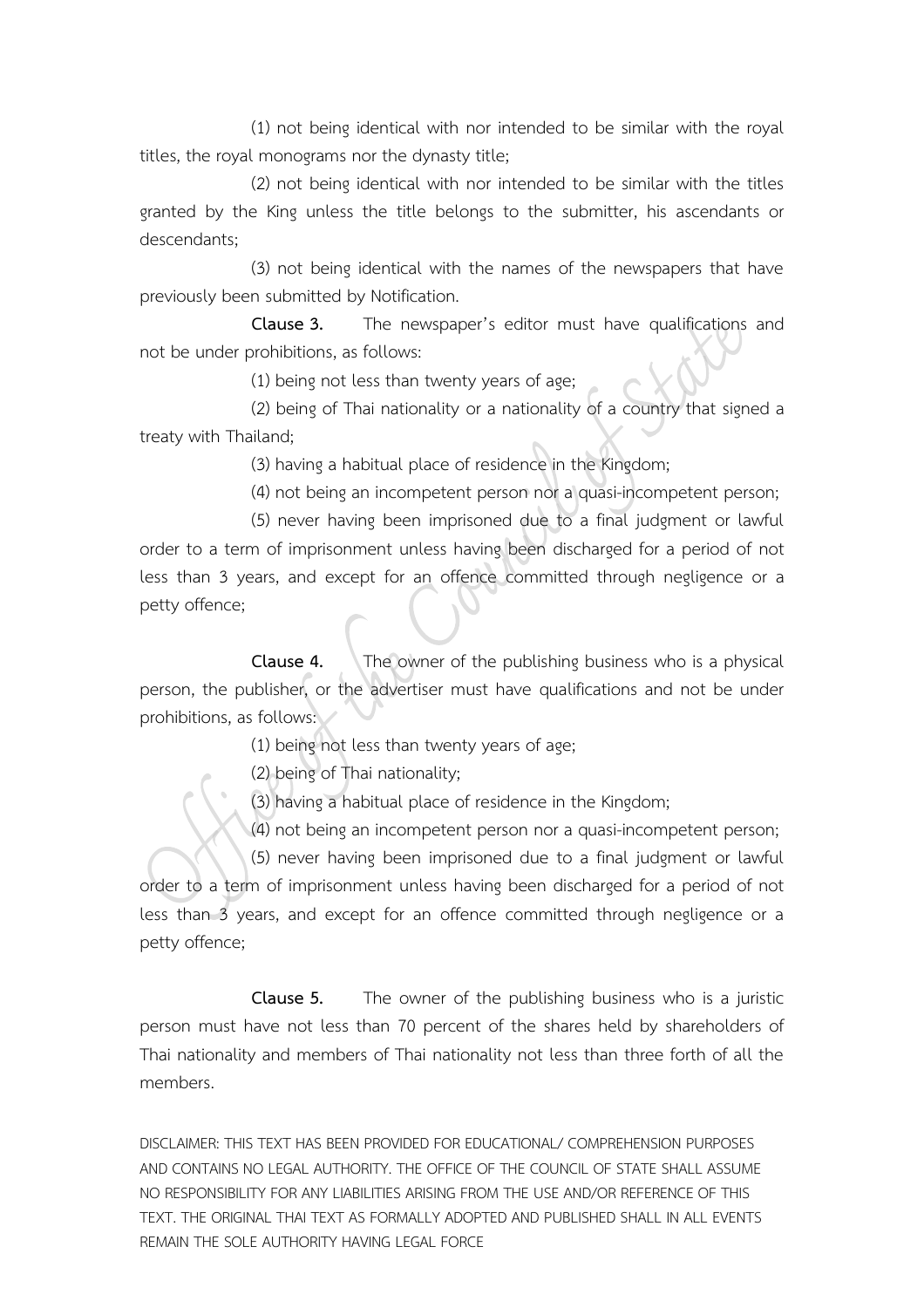**Clause 6.** The Notification submission must be accompanied with documents or evidences, as follows:

(1) a copy of the National Identity Card and a copy of a residence registration of the publisher, the advertiser, the editor and the owner publishing business;

(2) a copy of the certificate of registration of the juristic person which is issued not less than six month, in the case where the owner of the publishing business is a juristic person, unless such registration can be verified in the computer network system developed by the Department of Business Developpement;

(3) a document asserting the right to use a place as the newspaper's headquarter;

(4) a power of attorney, if any, with copies of the National Identity Cards of the mandator and the mandatary.

**Clause 7.** The Notification submission according to Clause 1 shall be made at the place as follows:

(1) In the case where the newspaper headquarter is situated in Bangkok, changwat Nonthaburi, changwat Pathumthani, changwat Nakornpathom, changwat Samutsakorn, changwat Samutsongkram, or changwat Samutsongkram, the Notification submission shall be made at the National Library of Thailand, under the Fine Arts Department.

(2) In the case where the newspaper headquarter is situated in a changwat other than the changwats as prescribed in (1), the Notification submission shall be made at the Office of Fine Arts 1-15 that has the jurisdiction in that province.

**Clause 8.** The receipt of the Notification submission shall be in accordance with the following procedures and timeframes:

(1) Upon the receipt of a Notification form and documents or evidences, the official shall verify the authenticity and the details of the documents or evidences and issue a Notification certificate without delay.

DISCLAIMER: THIS TEXT HAS BEEN PROVIDED FOR EDUCATIONAL/ COMPREHENSION PURPOSES AND CONTAINS NO LEGAL AUTHORITY. THE OFFICE OF THE COUNCIL OF STATE SHALL ASSUME NO RESPONSIBILITY FOR ANY LIABILITIES ARISING FROM THE USE AND/OR REFERENCE OF THIS TEXT. THE ORIGINAL THAI TEXT AS FORMALLY ADOPTED AND PUBLISHED SHALL IN ALL EVENTS REMAIN THE SOLE AUTHORITY HAVING LEGAL FORCE (2) In the case where the Notification submitter has not proceeded correctly or completely as required by this Ministerial Regulation, the official shall advise the submitter to resubmit a correct and complete Notification at one time within fifteen days as from the date of the receipt of the Notification forms and documents or evidences. When the submitter has proceeded correctly and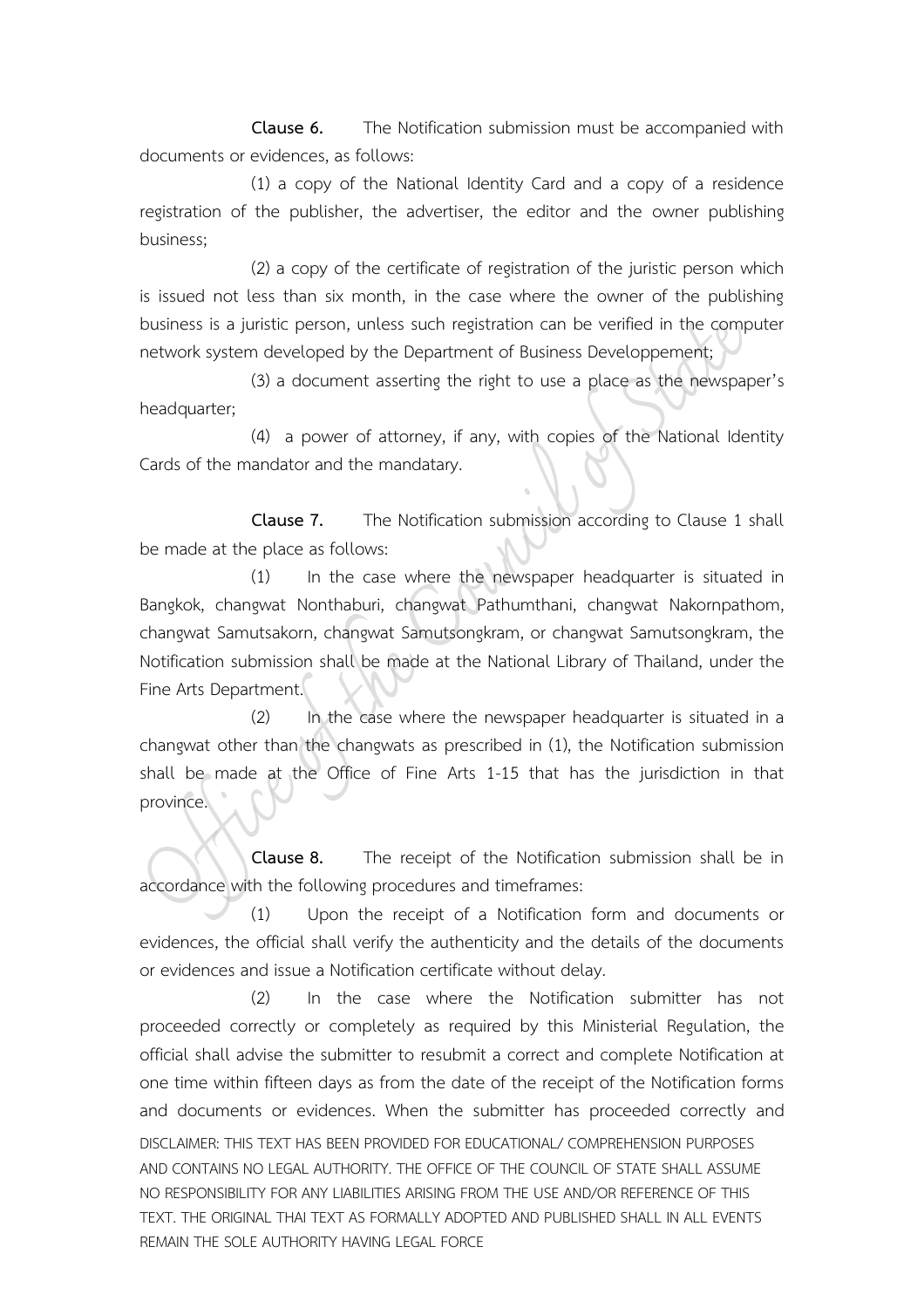completely, the official shall accept the submission and issue a Notification certificate without delay.

(3) In the case of refusal, the official shall issue a written notice with reasons of refusal to the submitter.

The calculation of the duration in the first paragraph shall not include the delay given to the submitter for correction and completion.

**Clause 9.** The official may issue a Notification certificate to a submitter upon the payment of the Notification fee of 5,000 baht.

**Clause 10.** To request for a duplicate of a damaged Notification certificate, the requestor shall return the damaged original. In the case of lost, the requestor shall submit the lost of property report. The request shall be made at the Notification submission place.

**Clause 11.** Any publisher, advertiser, editor or owner of the publishing business who changes any element(s) in Clause 1 shall notify the official in order to modify the evidence element(s) within thirty days as from the date of the change of such element(s).

**Clause 12.** Any publisher, advertiser, editor or owner of the publishing business who quits being publisher, advertiser, editor or owner of the publishing business shall notify the official in order to repeal or to modify the evidence element(s) within thirty days as from the date of quitting from being publisher, advertiser, editor or owner of the publishing business.

**Clause 13.** The Notification of Publishing, the Notification certificate, the Notification certificate duplicate, the modification of (an) evidence element(s), and the repeal of (an) evidence element(s) shall be in accordance with the forms P.1, P.2, P.3 annexed to this Act.

Given on the 29<sup>th</sup> Day of January B.E. 2551; General Surayud Chulanont Prime Minister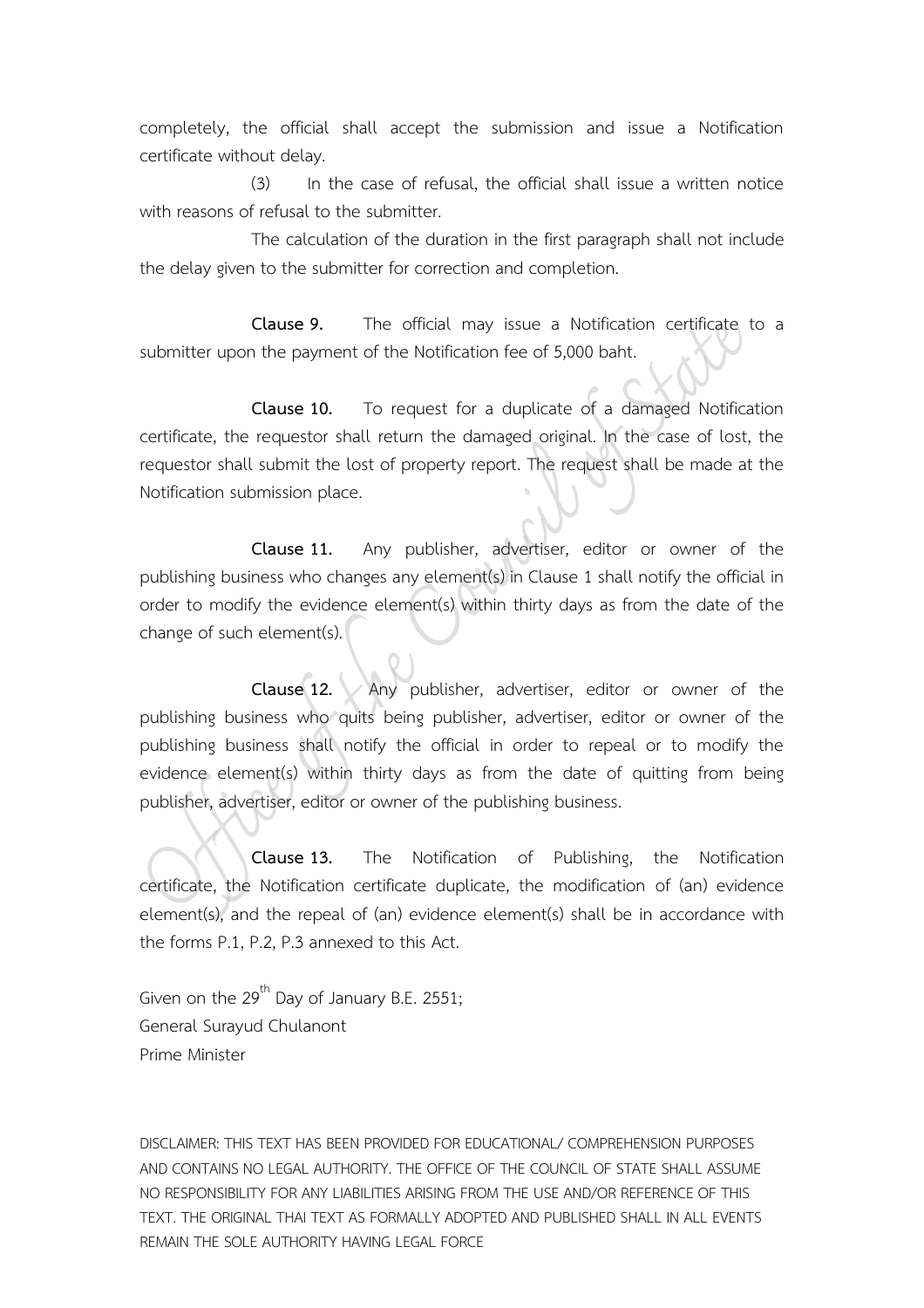|             |  |                            | On the ________(Day) ________ (Month) B.E.                                                                                                                                                                                                                                                                                                       | Photo<br>2 inch.                                                                  |
|-------------|--|----------------------------|--------------------------------------------------------------------------------------------------------------------------------------------------------------------------------------------------------------------------------------------------------------------------------------------------------------------------------------------------|-----------------------------------------------------------------------------------|
|             |  |                            | Publishing official of Changwat ______________________, as follows:                                                                                                                                                                                                                                                                              | I hereby request a Notification for Publishing to the Notification for            |
|             |  |                            |                                                                                                                                                                                                                                                                                                                                                  | 1. I, Nationality Mathematics Age years, Age years, Nationality , Age years,      |
|             |  |                            |                                                                                                                                                                                                                                                                                                                                                  |                                                                                   |
|             |  |                            |                                                                                                                                                                                                                                                                                                                                                  |                                                                                   |
|             |  |                            |                                                                                                                                                                                                                                                                                                                                                  |                                                                                   |
|             |  |                            |                                                                                                                                                                                                                                                                                                                                                  |                                                                                   |
| as follows: |  |                            |                                                                                                                                                                                                                                                                                                                                                  |                                                                                   |
|             |  |                            |                                                                                                                                                                                                                                                                                                                                                  | <u> 1980 - Johann Barn, amerikansk politiker (d. 1980)</u>                        |
|             |  | (D) Type of the newspaper: | (E) Language(s) that will be used in the newspaper:                                                                                                                                                                                                                                                                                              |                                                                                   |
|             |  |                            |                                                                                                                                                                                                                                                                                                                                                  | situated at Number ____________________, Street ________________________________, |
|             |  |                            |                                                                                                                                                                                                                                                                                                                                                  |                                                                                   |
|             |  |                            |                                                                                                                                                                                                                                                                                                                                                  |                                                                                   |
|             |  |                            |                                                                                                                                                                                                                                                                                                                                                  |                                                                                   |
|             |  |                            |                                                                                                                                                                                                                                                                                                                                                  | situated at Number _____________________, Street _______________________________, |
|             |  |                            |                                                                                                                                                                                                                                                                                                                                                  |                                                                                   |
|             |  |                            |                                                                                                                                                                                                                                                                                                                                                  |                                                                                   |
|             |  |                            | DISCLAIMER: THIS TEXT HAS BEEN PROVIDED FOR EDUCATIONAL/ COMPREHENSION PURPOSES<br>AND CONTAINS NO LEGAL AUTHORITY. THE OFFICE OF THE COUNCIL OF STATE SHALL ASSUME<br>NO RESPONSIBILITY FOR ANY LIABILITIES ARISING FROM THE USE AND/OR REFERENCE OF THIS<br>TEXT. THE ORIGINAL THAI TEXT AS FORMALLY ADOPTED AND PUBLISHED SHALL IN ALL EVENTS |                                                                                   |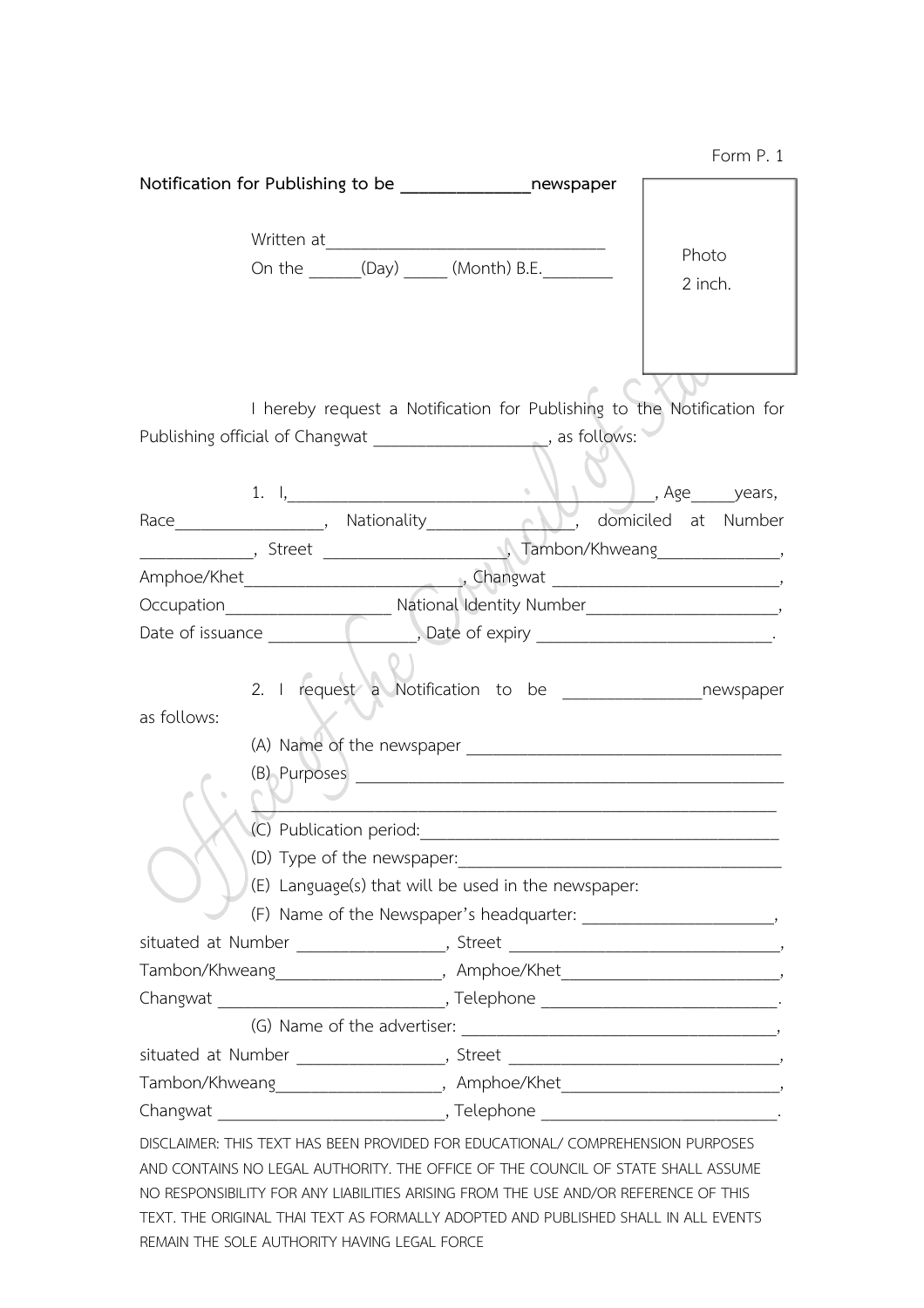|                    | (H) Name of the press or the printing house: |
|--------------------|----------------------------------------------|
| situated at Number | Street                                       |
| Tambon/Khweang     | Amphoe/Khet                                  |
| Changwat           | , Telephone                                  |
|                    | is the publisher of this newspaper,          |
|                    | is the advertiser of this newspaper,         |
|                    | is the editor of this newspaper,             |
| and                | is the owner of the publishing business.     |

3. I have already attached a certificate issued by the owner of the publishing business attesting that I am with this Notification for Publishing form.

4. I have already attached a photograph of myself, taking in accordance with the requirements as specified in the Ministerial Regulation with this Notification for Publishing form.

5. I have qualifications and I am not under the prohibitions as prescribed in the Notification for Publishing Act B.E. 2550, as certified in the annex of this Notification for Publishing form.

> Sign **Sign 2008** (the Notification submitter)  $\cup$  ( )

#### **The owner of the publishing business's certification**

 $\bigcup_{i=1}^n$ , publishing business of the newspaper named hereby certify that **Example 20** 

the submitter of the Notification have qualifications and is not under prohibitions as prescribed in the Notification for Publishing Act B.E. 2550.

> Sign \_\_\_\_\_\_\_\_\_\_\_\_\_\_\_\_\_\_\_\_\_\_\_\_\_\_ (the certifier)  $($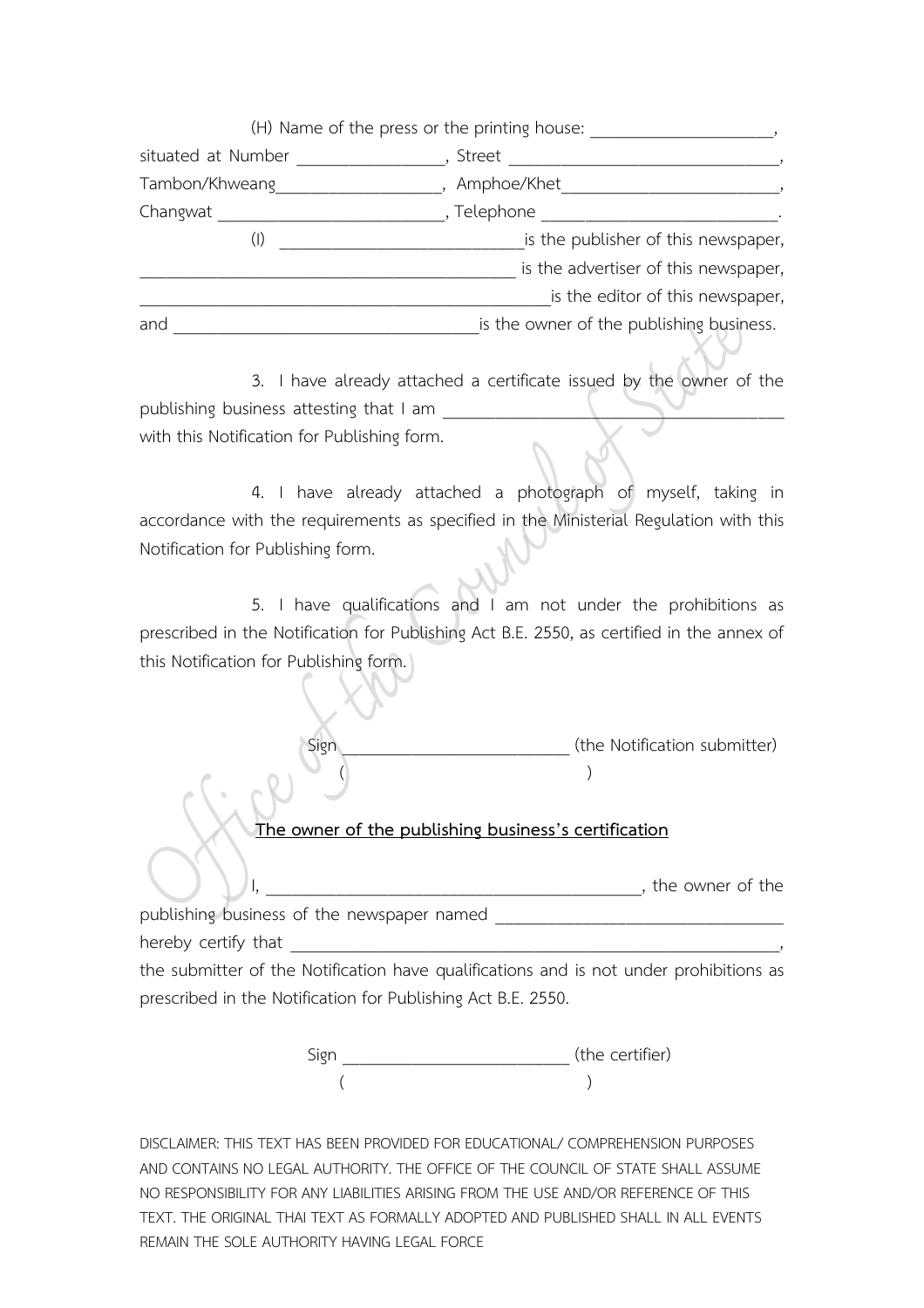#### **Remark**

A copy of the National Identity Card of the certifier must be attached to the certification.

Bestre Council of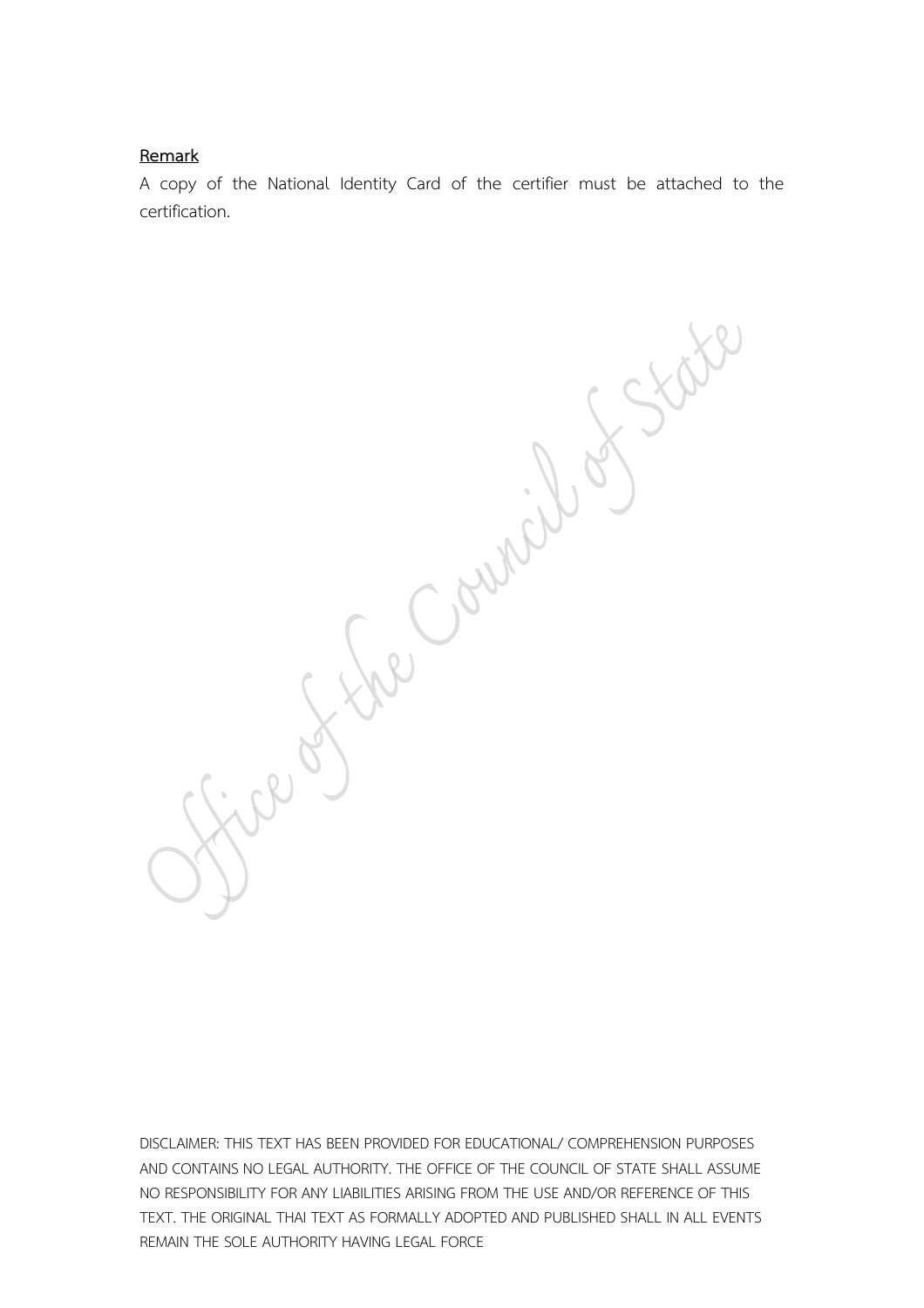Form P. 2



|                                                                                                                                                                     |          | Notification for Publishing Certificate<br>Under the Notification for Publishing Act B.E. 2550 |           |                                                                                     |                          |        |                                 |
|---------------------------------------------------------------------------------------------------------------------------------------------------------------------|----------|------------------------------------------------------------------------------------------------|-----------|-------------------------------------------------------------------------------------|--------------------------|--------|---------------------------------|
| Accession number <b>Accession</b> number                                                                                                                            |          |                                                                                                |           |                                                                                     |                          |        |                                 |
|                                                                                                                                                                     | This     | Certificate                                                                                    | <i>is</i> | issued                                                                              | to                       | attest | that                            |
| National Identity Number                                                                                                                                            |          |                                                                                                |           |                                                                                     |                          |        | Race $\qquad \qquad$ ,          |
| Nationality______________, age ____ years, Occupation _____________, domiciled at                                                                                   |          |                                                                                                |           |                                                                                     |                          |        |                                 |
| Number                                                                                                                                                              | , Street |                                                                                                |           |                                                                                     |                          |        |                                 |
| Amphoe/Khet                                                                                                                                                         |          |                                                                                                |           | Changwat                                                                            | $\overline{\phantom{a}}$ |        | is                              |
|                                                                                                                                                                     |          |                                                                                                | of        | the newspaper                                                                       |                          |        | named                           |
| having                                                                                                                                                              |          |                                                                                                | for       |                                                                                     |                          |        | purposes                        |
| Language(s)<br>newspaper                                                                                                                                            | that     | will                                                                                           |           | be                                                                                  | used                     | in     | the                             |
| Type<br>newspaper                                                                                                                                                   |          |                                                                                                | of        |                                                                                     |                          |        | the                             |
| Publication                                                                                                                                                         |          |                                                                                                |           |                                                                                     |                          |        | period                          |
| Name                                                                                                                                                                | of       | the                                                                                            |           | Newspaper                                                                           |                          |        | headquarter                     |
| situated                                                                                                                                                            | at       |                                                                                                |           | Number                                                                              |                          |        | Street                          |
|                                                                                                                                                                     |          |                                                                                                |           |                                                                                     |                          |        | Tambon/Khweang________________, |
|                                                                                                                                                                     |          |                                                                                                |           |                                                                                     |                          |        |                                 |
| DISCLAIMER: THIS TEXT HAS BEEN PROVIDED FOR EDUCATIONAL/ COMPREHENSION PURPOSES<br>AND CONTAINS NO LEGAL AUTHORITY. THE OFFICE OF THE COUNCIL OF STATE SHALL ASSUME |          |                                                                                                |           | NO RESPONSIBILITY FOR ANY LIABILITIES ARISING FROM THE USE AND/OR REFERENCE OF THIS |                          |        |                                 |

TEXT. THE ORIGINAL THAI TEXT AS FORMALLY ADOPTED AND PUBLISHED SHALL IN ALL EVENTS

REMAIN THE SOLE AUTHORITY HAVING LEGAL FORCE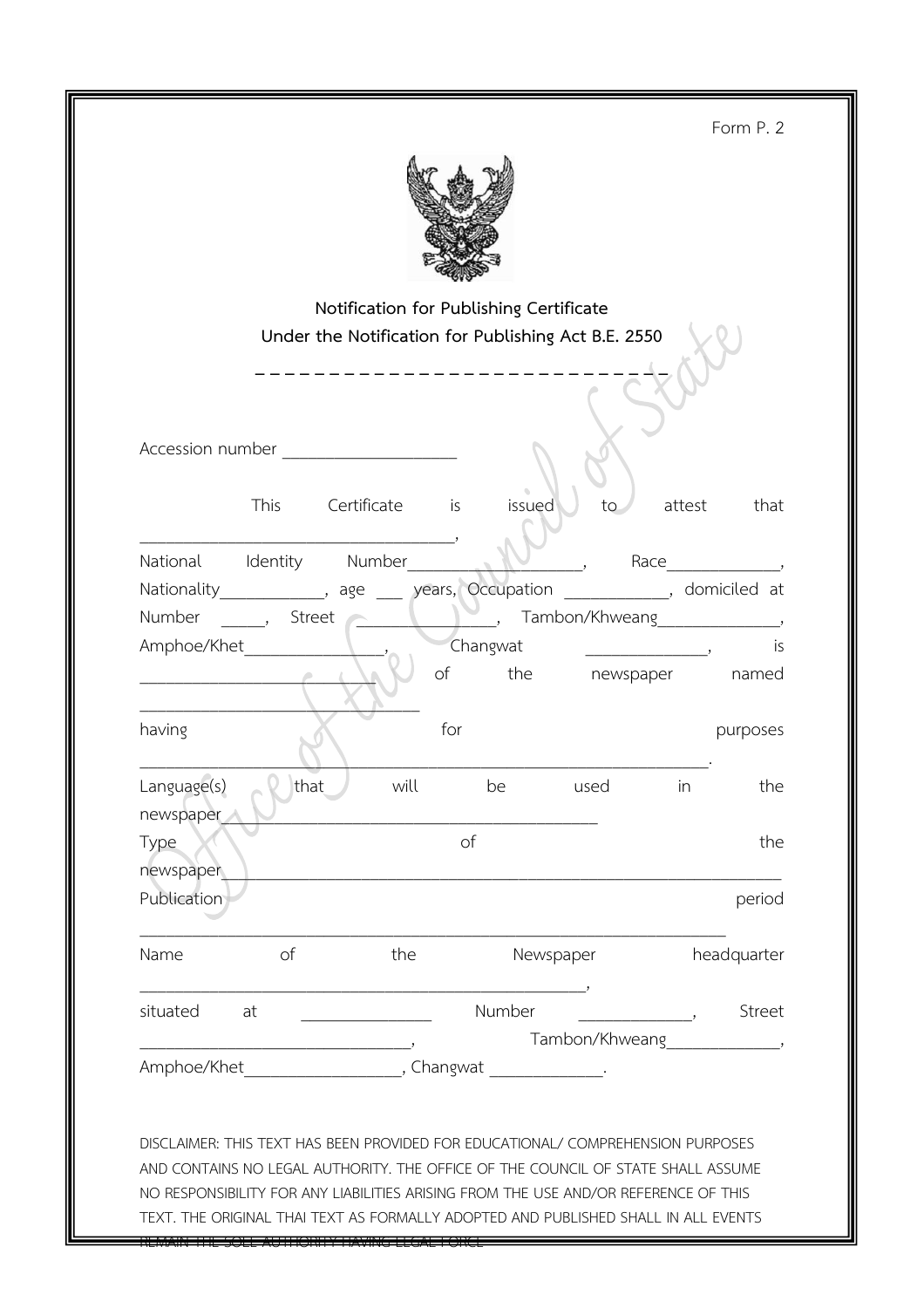